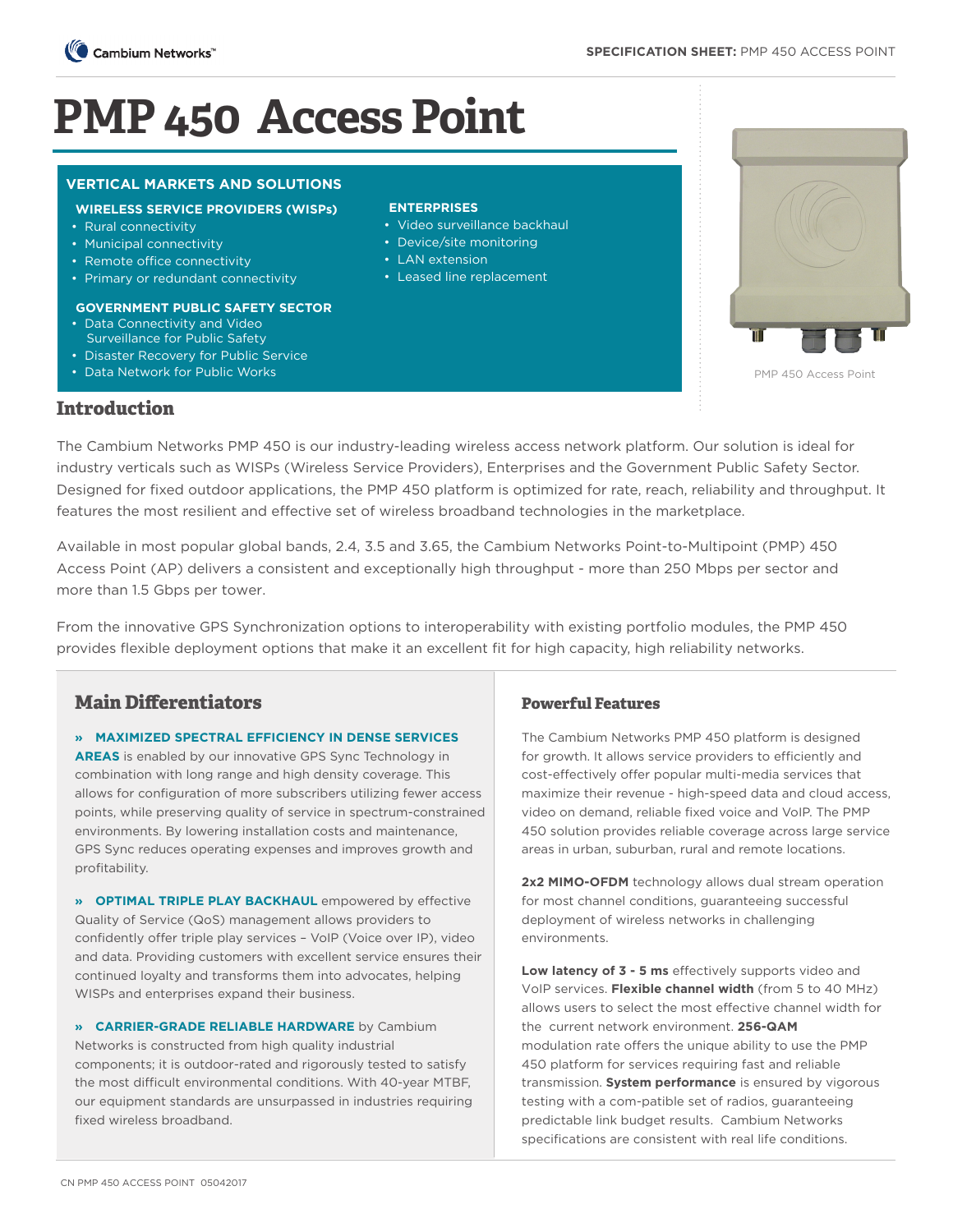# **Specifications**

| <b>PRODUCT</b>                                                          |                                                                                                                                                                  |                                                                                                                                                                         |  |
|-------------------------------------------------------------------------|------------------------------------------------------------------------------------------------------------------------------------------------------------------|-------------------------------------------------------------------------------------------------------------------------------------------------------------------------|--|
| MODEL NUMBERS                                                           | <b>PMP 450 ACCESS POINT</b><br>C024045A001A, C024045A003A (2.4 GHz)<br>C035045A001A, C035045A003A (3.3 - 3.6 GHz)<br>C036045A001A, C036045A003A (3.55 - 3.8 GHz) | <b>PMP 450 ACCESS POINT LITE</b><br>C024045A011A (2.4 GHz)<br>C034045A011A (3.3 - 3.6 GHz)<br>C036045A011A (3.55 - 3.8 GHz)<br>C000045K008A PMP 450 AP LITE UPGRADE KEY |  |
| <b>SPECTRUM</b>                                                         |                                                                                                                                                                  |                                                                                                                                                                         |  |
| <b>FREQUENCY RANGE</b>                                                  | 2400 - 2483.5 MHz                                                                                                                                                | 3300 - 3600 MHz<br>3550 - 3800 MHz                                                                                                                                      |  |
| <b>CHANNEL WIDTH</b>                                                    | 5 MHz, 10 MHz, 15 MHz, 20 MHz, 30 MHz or 40 MHz                                                                                                                  | 5 MHz, 7 MHz, 10 MHz, 15 MHz, 20 MHz, 30 MHz or 40 MHz                                                                                                                  |  |
| <b>CHANNEL SPACING</b>                                                  | Selectable on 2.5 MHz increments                                                                                                                                 | Configurable to 50 KHz                                                                                                                                                  |  |
| <b>INTERFACE</b>                                                        |                                                                                                                                                                  |                                                                                                                                                                         |  |
| MAC (MEDIA ACCESS CONTROL) LAYER                                        | Cambium Networks proprietary                                                                                                                                     |                                                                                                                                                                         |  |
| PHYSICAL LAYER                                                          | 2x2 MIMO OFDM                                                                                                                                                    |                                                                                                                                                                         |  |
| ETHERNET INTERFACE                                                      | 10/100/1000BaseT, half/full duplex, rate auto negotiated (802.3 compliant)                                                                                       |                                                                                                                                                                         |  |
| PROTOCOLS USED                                                          | IPv4, UDP, TCP, IP, ICMP, Telnet, SNMP, HTTP, FTP                                                                                                                |                                                                                                                                                                         |  |
| NETWORK MANAGEMENT                                                      | HTTP, HTTPS, Telnet, FTP, SNMP v3 (add line between this & v LAN)                                                                                                |                                                                                                                                                                         |  |
| <b>VLAN</b>                                                             | 802.1ad (DVLAN Q-inQ), 802.1Q with 802.1p priority, dynamic port VID                                                                                             |                                                                                                                                                                         |  |
| <b>PERFORMANCE</b>                                                      |                                                                                                                                                                  |                                                                                                                                                                         |  |
| SUBSCRIBERS PER SECTOR                                                  | <b>UP TO 238</b>                                                                                                                                                 |                                                                                                                                                                         |  |
| ARQ                                                                     | <b>YES</b>                                                                                                                                                       |                                                                                                                                                                         |  |
| MODULATION LEVELS (ADAPTIVE)                                            | <b>MODULATION</b>                                                                                                                                                | SIGNAL TO NOISE REQUIRED (SNR, IN dB)                                                                                                                                   |  |
| 2X                                                                      | QPSK                                                                                                                                                             | 10                                                                                                                                                                      |  |
| 4X                                                                      | 16-QAM                                                                                                                                                           | 17                                                                                                                                                                      |  |
| 6X                                                                      | 64-QAM                                                                                                                                                           | 24                                                                                                                                                                      |  |
| 8X                                                                      | 256-QAM                                                                                                                                                          | 32                                                                                                                                                                      |  |
| MODULATION MODES (DYNNAMIC)                                             | Dual Payload (higher throughput) MIMO-8 or Single Payload (polarity diversity) MIMO-A                                                                            |                                                                                                                                                                         |  |
| MAXIMUM DEPLOYMENT RANGE                                                | Up to 40 miles                                                                                                                                                   |                                                                                                                                                                         |  |
| LATENCY                                                                 | 3 - 5 ms, typical                                                                                                                                                |                                                                                                                                                                         |  |
| <b>GPS SYNCHRONIZATION</b>                                              | Yes, via Autosync (CMM3, CMM4, uGPS, iGPS)                                                                                                                       |                                                                                                                                                                         |  |
| <b>QUALITY OF SERVICE</b>                                               | Diffserv QoS                                                                                                                                                     |                                                                                                                                                                         |  |
| <b>LINK BUDGET</b>                                                      |                                                                                                                                                                  |                                                                                                                                                                         |  |
| ANTENNA BEAM WIDTH<br>(SEE ANTENNA SPEC SHEET FOR MORE DETAIL<br>& RPE) | 2.4 GHz - 60° Sector (Dual Slant)<br>3 GHz - 90° Sector (Dual Slant)                                                                                             |                                                                                                                                                                         |  |
| TRANSMIT POWER RANGE                                                    | -30 TO +22 dBm (combined, to EIRP limit by region) (1 dB interval) (+25 dBm FOR 3 GHz)                                                                           |                                                                                                                                                                         |  |
| ANTENNA GAIN                                                            | 2.4 GHz - 17 dBi Dual Slant (Sector Antenna available for 60°)<br>3 GHz - 17 dBi Dual Slant (Sector Antenna available for 90°)                                   |                                                                                                                                                                         |  |
| MAXIMUM TRANSMIT POWER                                                  | +22 dBm combined (+25 dBm combined for 3 GHz)                                                                                                                    |                                                                                                                                                                         |  |